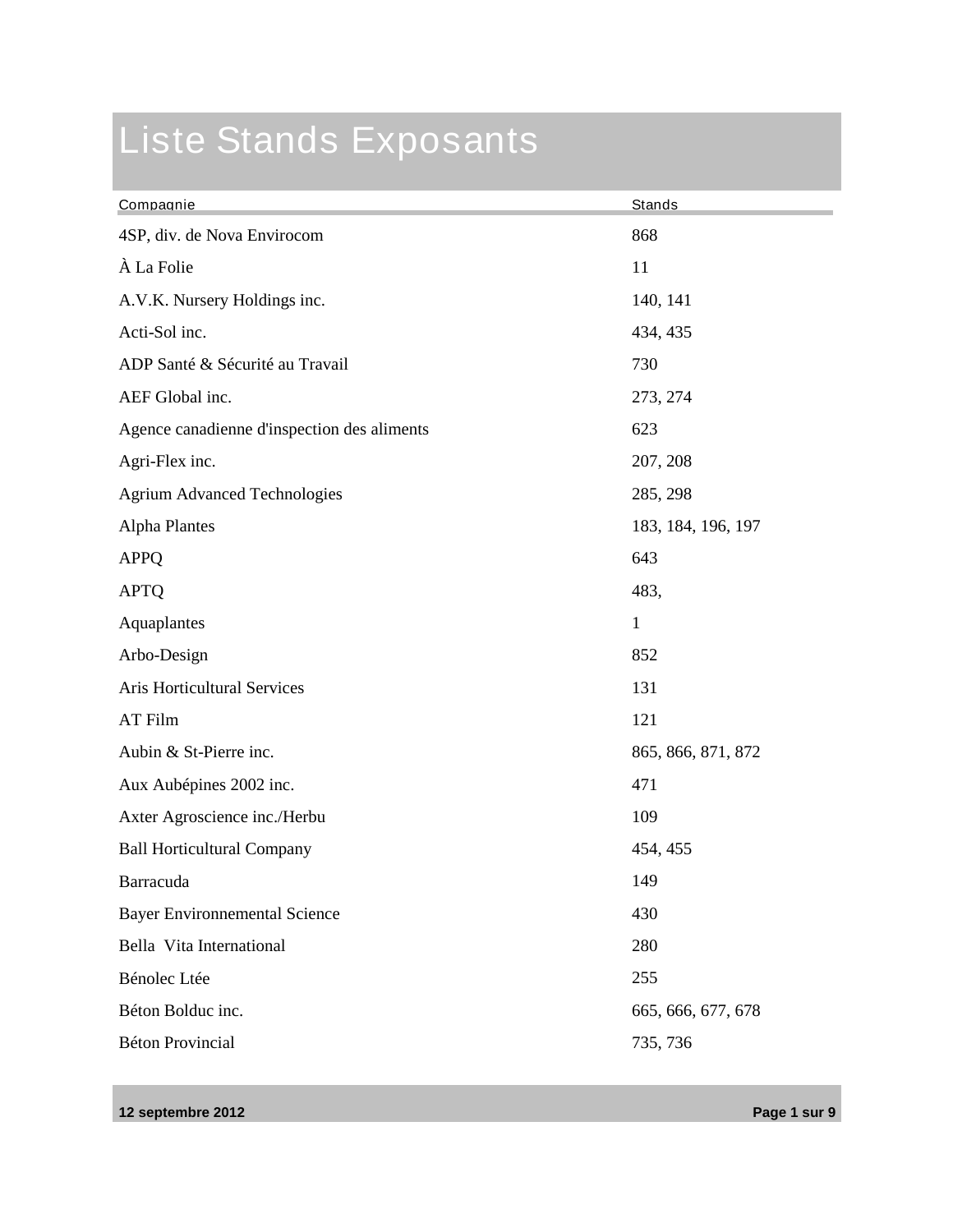| Compagnie                              | Stands                      |
|----------------------------------------|-----------------------------|
| <b>Bio Floral</b>                      | 507                         |
| <b>Bio Nord</b>                        | 521                         |
| <b>Bioforest Technologies</b>          | 112                         |
| Biopel Inc.                            | 204, 205                    |
| <b>Blue Sky Nursery</b>                | 496                         |
| <b>Braun Horticulture</b>              | 629, 630, 631               |
| Braun Nursery Ltd/Pépinière Braun      | 632, , , ,                  |
| BSL Technologies inc.                  | 120                         |
| <b>Burpee Canada</b>                   | 408                         |
| C.J.Marketing Ltd                      | 127                         |
| Campania International                 | 185                         |
| Can Am Stone Products                  | 601, 602                    |
| <b>Cannor Nursery</b>                  | 500                         |
| Cast Art Studio                        | 186, 187                    |
| Centre de formation horticole de Laval | 604                         |
| Centre Jardin de l'Aéroport            | 452                         |
| Commission des normes du travail       | 731                         |
| Coopérative Horticole Groupex          | 283, 284                    |
| Création Mario Verde                   | 10                          |
| CRP Plastic Products inc.              | 192, 193, 194               |
| Cubex, Ditchwitch                      | 884, 885, 886               |
| Damatex inc.                           | 692                         |
| Derco                                  | 238, 239, 240, 162, 163, 16 |
| Desjardins-Siège social Lévis          | 617,                        |
| Distribution ECO X inc.                | 268, 269, 270               |
| <b>Distribution Viking</b>             | 241, 242                    |
| Distrival Canada                       | 103                         |
| DSD International inc.                 | 100                         |
| Dubois Innovation inc.                 | 683, 684                    |

**12 septembre 2012 Page 2 sur 9**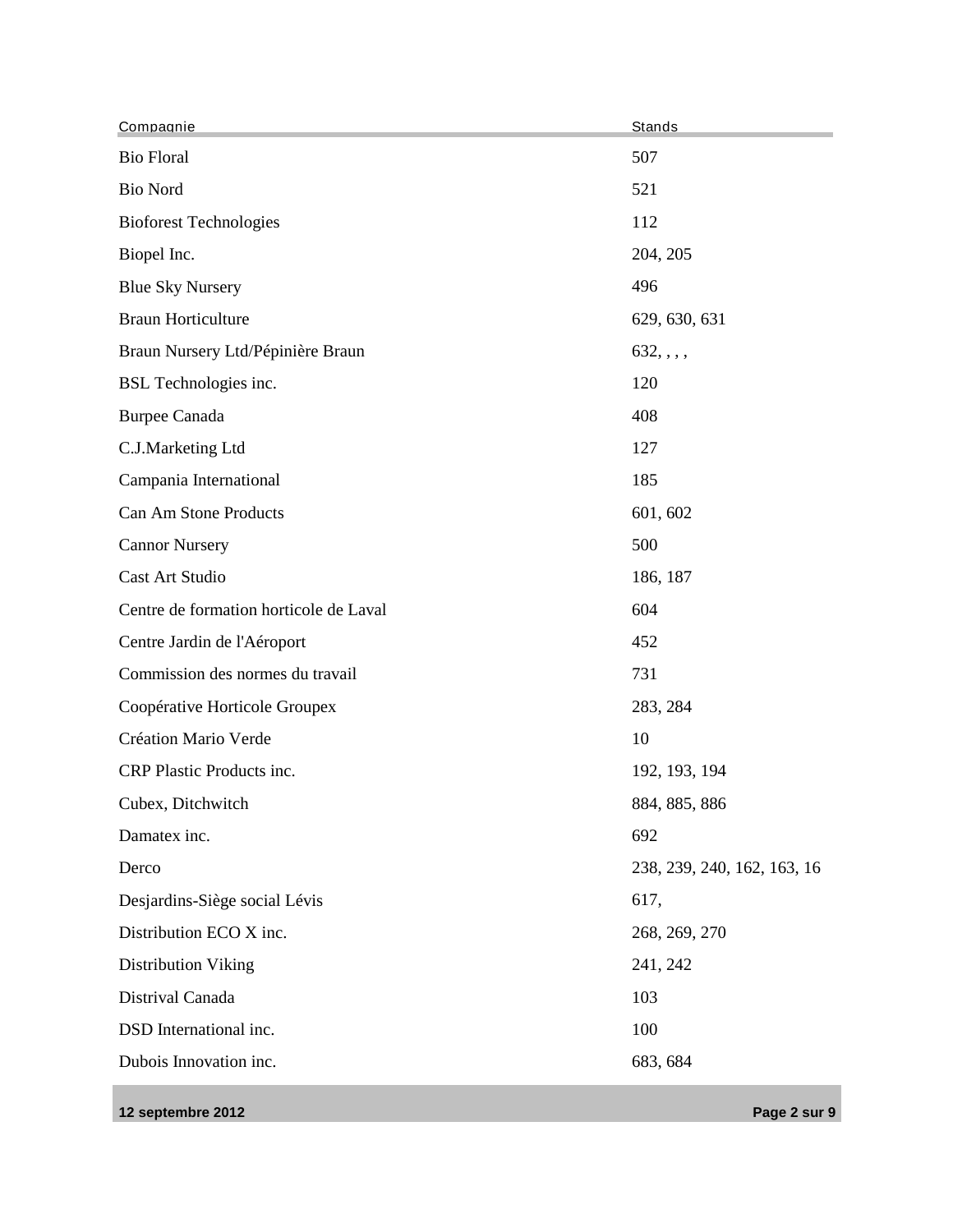| Compagnie                             | Stands                      |
|---------------------------------------|-----------------------------|
| Dummen                                | 447, 448                    |
| Dundee Design inc.                    | 3                           |
| DutchmanTree Spade                    | 861                         |
| <b>Dutchmaster Nurseries Limited</b>  | 470                         |
| <b>ECHO Power Equipement</b>          | 863, 864, 873, 874          |
| $ECO +$                               | 257                         |
| École Professionnelle de St-Hyacinthe | 715                         |
| ELIET USA inc.                        | 804                         |
| Emvirem Organic inc.                  | 202                         |
| <b>Entreprises AG MAN</b>             | 168, 169, 181, 182          |
| Enviro-Sol                            | 257, 258                    |
| Equipements Robert inc.               | 875, 876, 877, 878, 879, 88 |
| Équipements Sigma Inc.                | 914, 915, 916, 917, 918, 91 |
| Etesia SAS                            | 805                         |
| Evergreen Enterprises Canada          | 176, 189                    |
| Fafard et Frères inc.                 | 259, 260, 261, 262, 263, 26 |
| <b>FERME QUÉBEC</b>                   | 732                         |
| Fertilec Ltée                         | 101, 102                    |
| <b>FIHOQ</b>                          | 636, 637, 638, 639, 640     |
| Flamingo Holland inc.                 | 508, 509                    |
| Fleurs Rustiques inc.                 | 433                         |
| Foliera                               | 134, 135, 144, 145          |
| Gardena Canada                        | 498, 499                    |
| <b>Gazon Manderley</b>                | 888                         |
| Génératrice Drummond                  | 161                         |
| Georges H. Durand Ltée                | 132, 133, 146, 147          |
| Gérard Bourbeau & Fils inc.           | 518                         |
| Gestion USD inc.                      | 217, 218                    |
| Global Arch inc.                      | 723, 724                    |

**12 septembre 2012 Page 3 sur 9**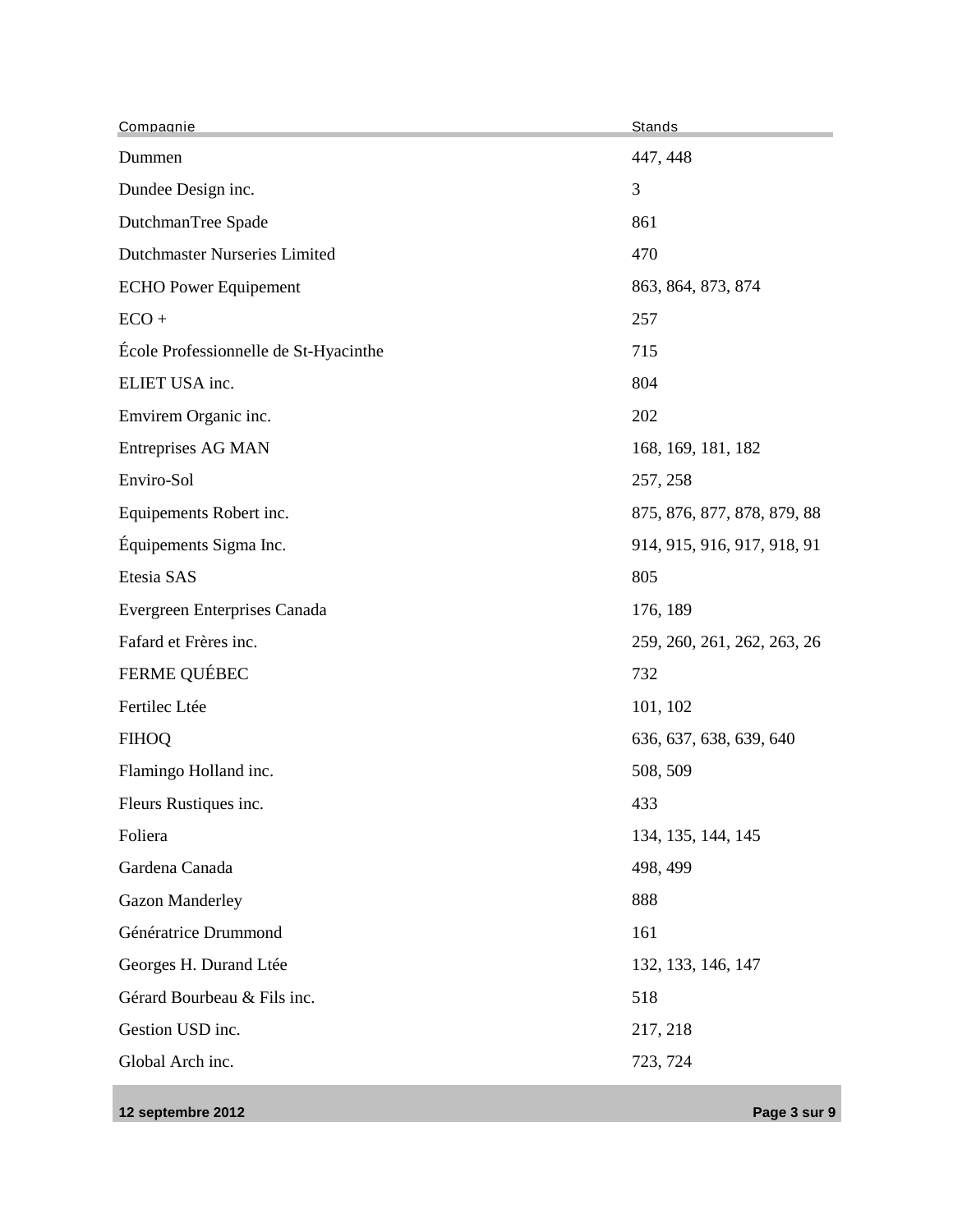| Compagnie                          | <b>Stands</b>               |
|------------------------------------|-----------------------------|
| Global Horticultural inc.          | 171                         |
| Gloco inc.                         | 265, 266, 267               |
| <b>Greenstar Plant Products</b>    | 233, 234, 235, 236          |
| Groupe Artea inc.                  | 624                         |
| Groupe Horticole Ledoux            | 400, 401                    |
| Groupe Permacon                    | 697, 698, 710, 709          |
| <b>Haney Pottery</b>               | 224, 225                    |
| Henri Studio                       | 422, 423                    |
| Hewitt Equipement Ltée             | 889, 890, 891, 892, 893, 89 |
| Hi-Line Gift Ltd                   | 19, 20, 21, 22, 23, 24      |
| Holland Imports Inc.               | 113, 114, 115, 116, 117     |
| HOL-SER inc.                       | 605, 606                    |
| Honda Canada                       | 802, 803                    |
| Horta Craft Limited                | 453                         |
| Horticolor Canada inc.             | 432                         |
| HortiCompétences                   | 635                         |
| Horticulture Indigo                | 446                         |
| Husqvarna Canada                   | 840                         |
| Impact Synergie inc.               | 137, 138                    |
| <b>Industries Harnois</b>          | 681, 682, 693, 694          |
| Info-Excavation                    | 829                         |
| Inline Nurseries inc.              | 418                         |
| <b>IQDHO</b>                       | 641, 642                    |
| Iseli Nursery inc.                 | 477                         |
| J.C. Bakker & Sons Limited         | 410                         |
| Jack Van Klaveren                  | 404, 405, 406, 407,         |
| Jardins Paquette inc. + Flora Plus | 462, 463                    |
| Jasmine Import-Export              | 32                          |
| <b>JB Marketing Plus</b>           | 254                         |
|                                    |                             |

**12 septembre 2012 Page 4 sur 9**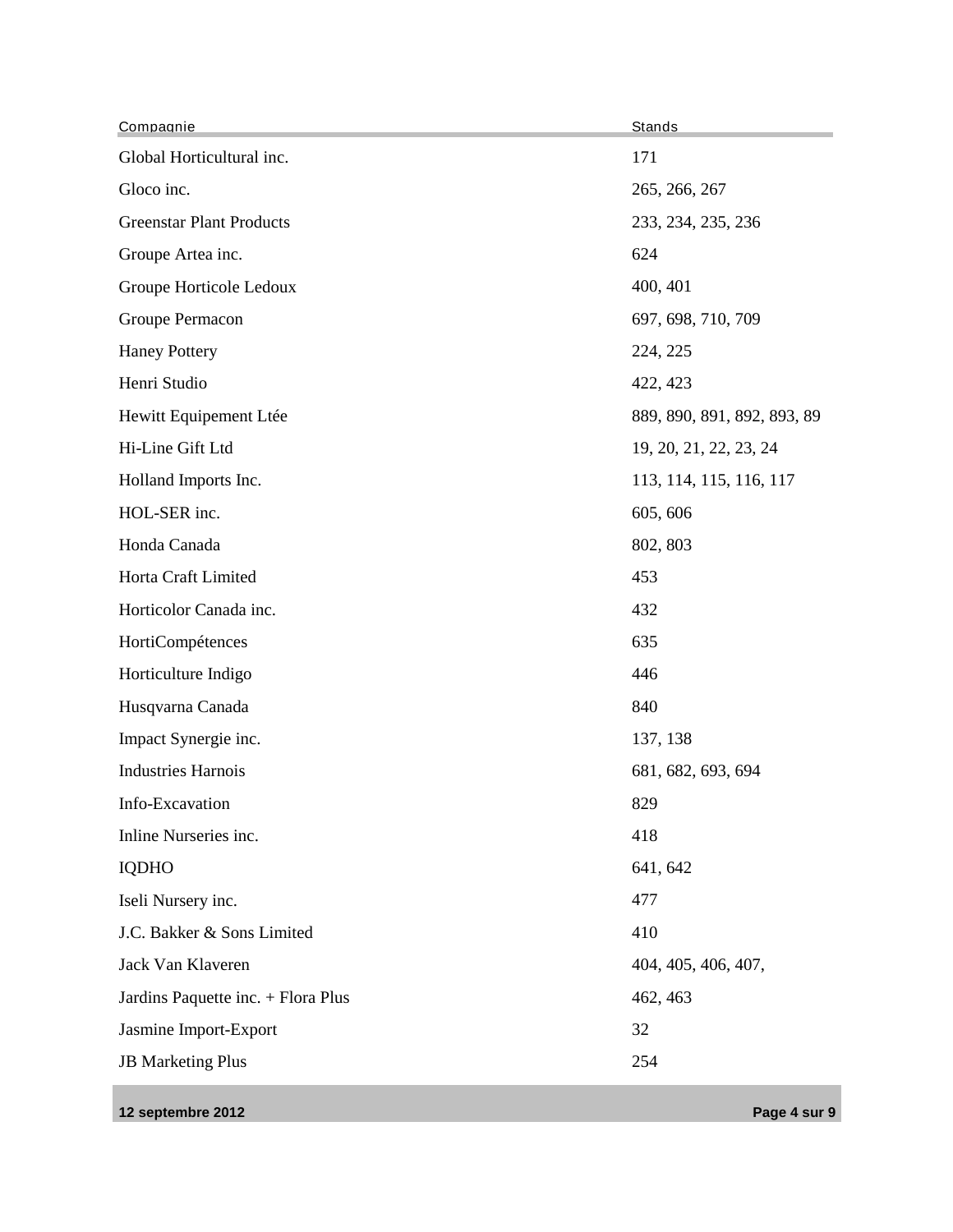| Compagnie                               | Stands                  |
|-----------------------------------------|-------------------------|
| <b>Jiffy Products</b>                   | 489                     |
| Jolly Farmer Products inc.              | 142, 143                |
| Kalitec inc.                            | 622                     |
| Kalyn Imports Ltd                       | 237                     |
| Kam's Growers Supply                    | 201                     |
| Kemfix                                  | 118                     |
| Kioti Tractor                           | 911, 912, 923, 924      |
| Koppert Canada Limitée                  | 251                     |
| La Coop Fédérée                         | 36, 37                  |
| La Maison des Fleurs Vivaces            | 449, 830                |
| Lafarge Canada                          | 718, 719                |
| Le Cactus Fleuri inc.                   | 250                     |
| Le Présent Ltée                         | 613, 614, 615, 616      |
| Leblanc Illuminations Canada inc.       | 618                     |
| Les Créations Pin d'Art                 | 152                     |
| Les Entreprises Adlée inc.              | 717                     |
| Les Entreprises Anisstone inc.          | 40                      |
| Les Entreprises Everi inc.              | 139                     |
| Les Entreprises Marsolais               | 12, 13, 14, 15          |
| Les Équipements Benco Canada Ltée       | 901, 902, 907, 908      |
| Les Équipements Harjo inc.              | 887                     |
| Les Exceptionnelles                     | 645                     |
| Les Fleurons du Québec                  | 620, 621,               |
| Les Marques Nuway inc.                  | 413, 414, 415, 416, 417 |
| Les Ornements Jonathan inc.             | 456, 457                |
| Les Pépinières Sheridan Ltée            | 245, 246, 247, 248      |
| Les Produits de Contrôle Supérieur inc. | 503                     |
| Les Produits Turf Care Canada Ltée      | 172, 173                |
| Les Produits Valfei                     | 128, 129                |
|                                         |                         |

**12 septembre 2012 Page 5 sur 9**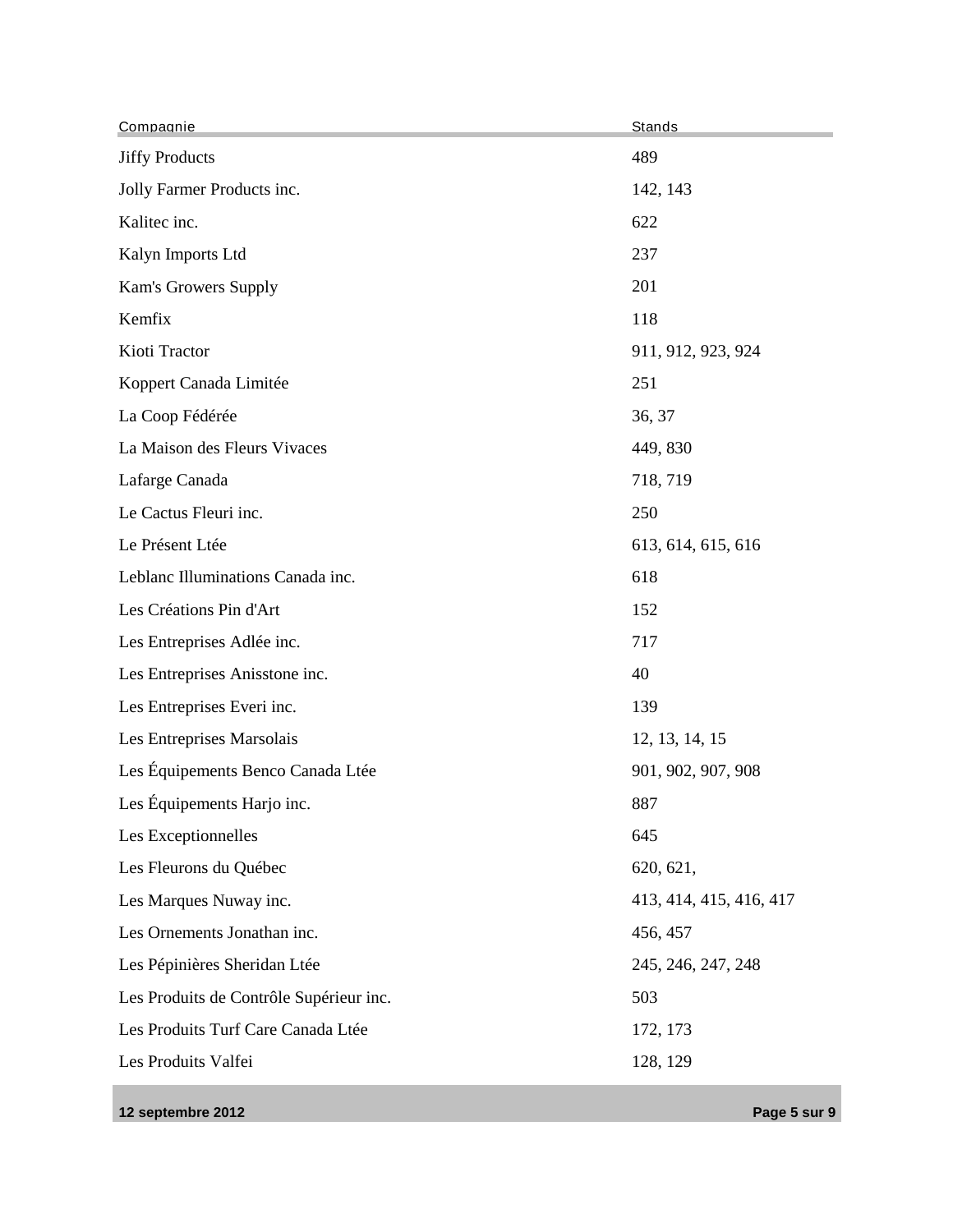| Compagnie                                 | Stands             |
|-------------------------------------------|--------------------|
| Les Serres Bégin 98 inc.                  | 210                |
| Les Serres Frank Zyromski                 | 104, 105           |
| Les Serres Sylvain Cléroux                | 106, 107           |
| Les Soudures Gravel inc.                  | 177, 178           |
| Machinerie S.B. inc.                      | 611, 612           |
| <b>Maple Leaf Nurseries</b>               | 740                |
| Maple Pottery inc.                        | 8, 9               |
| Marché Floral Inter Provincial Ltée       | 148                |
| Massarelli's                              | 28, 29             |
| Matériaux Paysagers Savaria Ltée          | 179, 180           |
| Mc kenzie Seeds                           | 421                |
| Melric                                    | 516, 517           |
| Miyach International inc.                 | 271, 272, 281, 282 |
| Mori Nurseries Ltd                        | 490, 491, 492, 493 |
| MS Gregson (Div. de RAD Technologies inc. | 869, 870           |
| Norseco inc.                              | 478, 479, 480, 481 |
| Novafor                                   | 209                |
| <b>Nuline Distribution</b>                | 195                |
| <b>Nuterra Solutions</b>                  | 200                |
| O.J. Company Ltée                         | 853, 854, 859, 860 |
| OGC Inc.                                  | 402                |
| Out of Africa                             | $\overline{2}$     |
| <b>Outfront Portable Solutions</b>        | 670, 671           |
| Pacific Rim Brackets ltd                  | 150, 151           |
| Panan United International                | 4, 5, 6, 7         |
| Paridon Horticultural                     | 419                |
| Paris Glove of Canada Ltd                 | 279                |
| Paysverco inc.                            | 482                |
| Pellenc (Équipements ESF)                 | 800, 801           |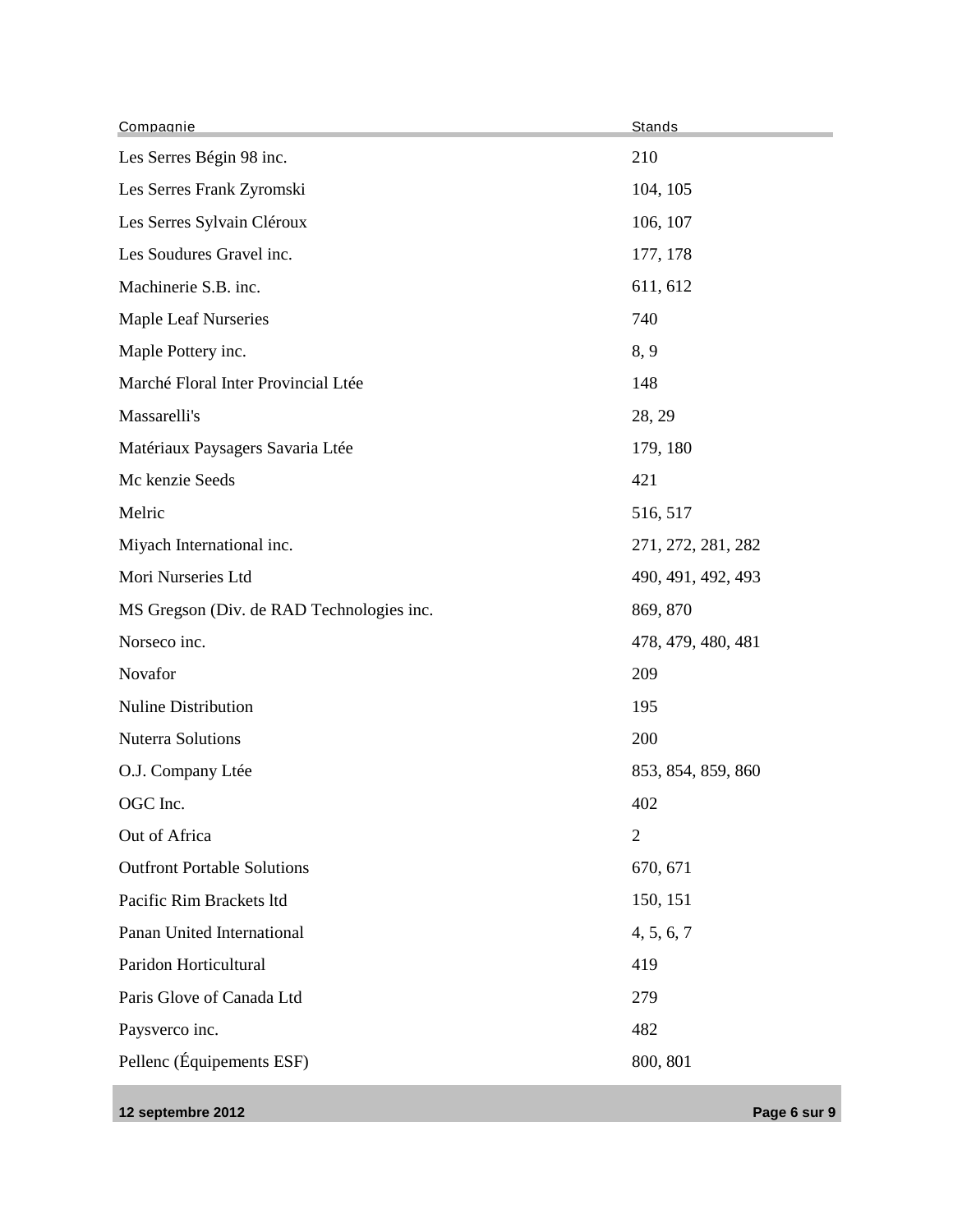| Compagnie                             | Stands                      |
|---------------------------------------|-----------------------------|
| Pelouses Richer Boulet                | 288, 289, 290, 291, 292, 29 |
| Pépinière Abbotsford                  | 450, 451, 460, 461          |
| Pépinière Aiglon inc.                 | 444, 445                    |
| Pépinière Charlevoix Inc.             | 466, 467                    |
| Pépinière Cramer inc.                 | 38                          |
| Pépinière de Production Trussart Ltée | 468, 469                    |
| Pépinière des Terrasses (Viva Flora)  | 703                         |
| Pépinière Dominique Savio             | 119, 130                    |
| Pépinière François Lemay              | 484, 485, 486, 487          |
| Pépinière Gaucher enr.                | 458                         |
| Pépinière La Samare inc.              | 438, 439                    |
| Pépinière l'Avenir                    | 442                         |
| Pépinière Rockart                     | 497                         |
| Pépinière Soleil                      | 495                         |
| Pépinière St-Paul de Joliette         | 441                         |
| Pépinière Verdeaux inc.               | 511                         |
| Pépinière Vert Forêt                  | 403                         |
| Pépinière Villeneuve                  | 440, , , , , , ,            |
| Pépinière Y. Yvon Auclair & Fils enr. | 475                         |
| Picardie International Ltée           | 41                          |
| Plant Express inc.                    | 35                          |
| <b>Plant Select</b>                   | 256                         |
| Planterra Ltée                        | 211, 212, 213, 214          |
| Plant-Prod Québec                     | 504, 505, 506, 513, 514, 51 |
| Plastique DCN inc.                    | 111                         |
| Poteries Barro inc.                   | 206, 219, 220, 221, 222, 22 |
| Powertech                             | 851, 862                    |
| Premier Jet                           | 729                         |
| Premier Tech Horticulture Ltée        | 424, 425, 426, 427, 428, 42 |

**12 septembre 2012 Page 7 sur 9**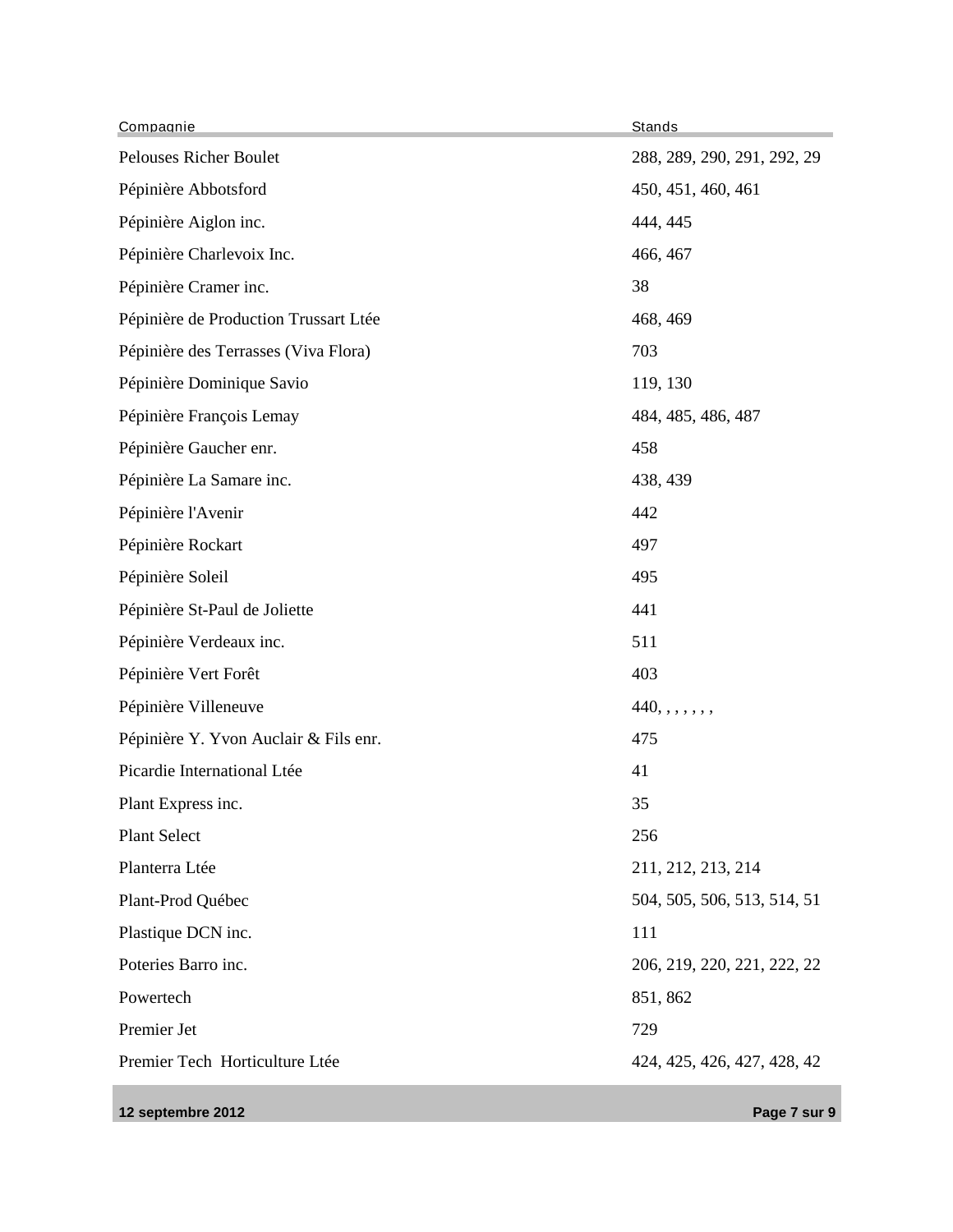| Compagnie                                    | Stands                      |
|----------------------------------------------|-----------------------------|
| Présentation Côté Jardin                     | 17, 18                      |
| Produits Etang.ca ltée                       | 626                         |
| Pro-Power Canada inc.                        | 855, 856, 857, 858          |
| <b>Pygar Sales Limited</b>                   | 474                         |
| <b>Quality Seeds</b>                         | 108                         |
| Quality Wholesale Ltd                        | 174, 175                    |
| Quatre Generations - Kettô - G-1 Sac         | 39                          |
| Québec Multiplants                           | 286, 287, 296, 297          |
| RocVale Produits de béton inc.               | 494                         |
| S. Boudrias inc.                             | 472, 473                    |
| Sable Marco inc.                             | 603                         |
| Science Import                               | 125                         |
| <b>Semences Stokes</b>                       | 136                         |
| Serres Guy Tessier                           | 728, 741                    |
| Serres René Fontaine                         | 409                         |
| Sester Farms inc.                            | 512                         |
| Sintra inc. (Végécol)                        | 722                         |
| Soleno Textiles                              | 110                         |
| Solutions Greentag inc.                      | 702                         |
| Source ID                                    | 488                         |
| Spécialités Robert Legault                   | 275, 276, 277, 278          |
| Stihl ltée                                   | 837, 838, 839, 848, 849, 85 |
| Sunwatt Ltée                                 | 30, 31                      |
| Sylvite Agri Services                        | 688, 689                    |
| Syndicat des Producteurs en Serres du Québec | 644                         |
| Tapis Waves Carpets inc.                     | 42                          |
| TECH-NERGI+CM Équipements                    | 704, 705, 706               |
| Techni-Seal inc.                             | 720, 721                    |
| Techo-Bloc                                   | 713, 714, 725, 726          |

**12 septembre 2012 Page 8 sur 9**